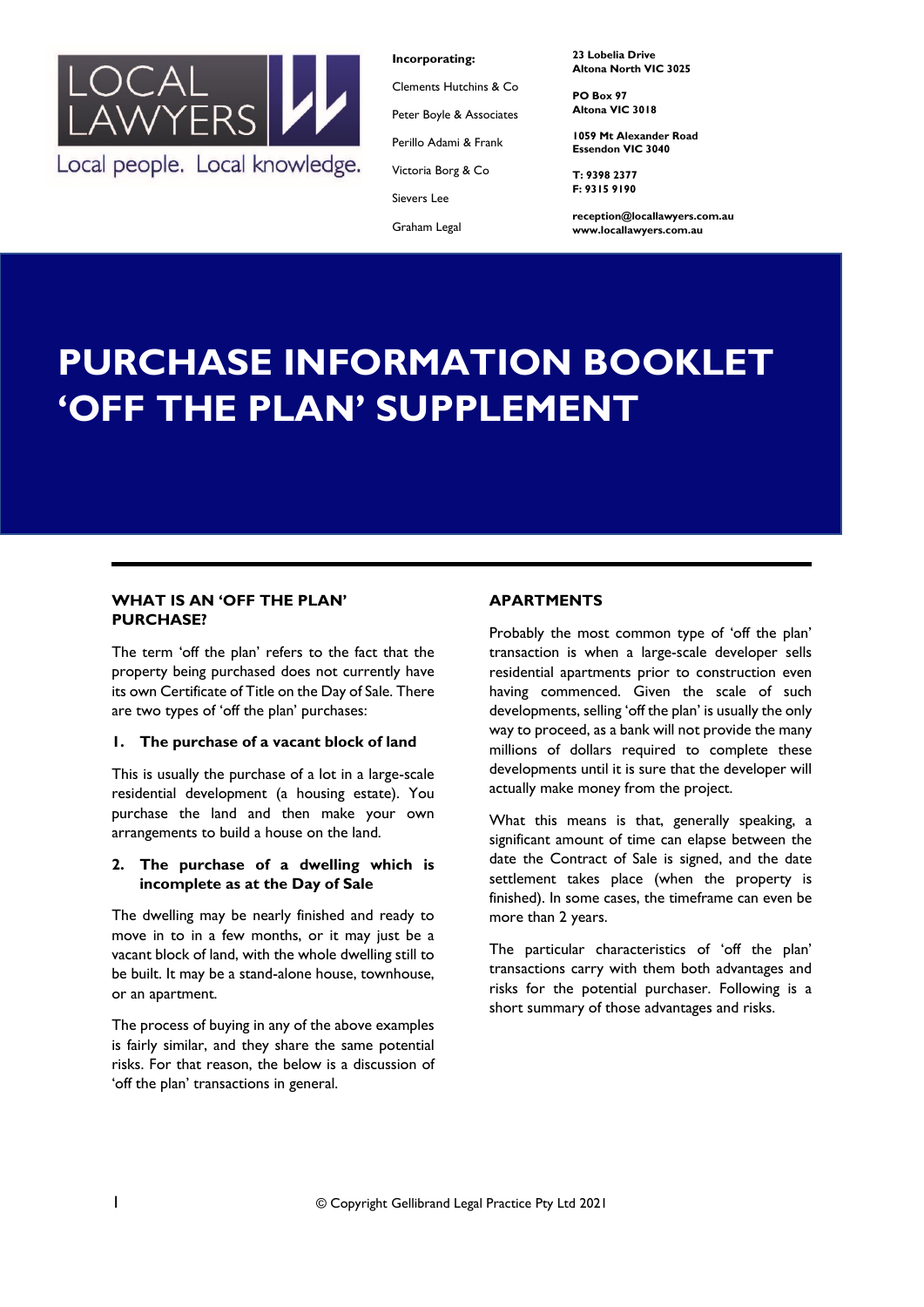# **ADVANTAGES OF PURCHASING 'OFF THE PLAN'**

## **Minimal Upfront Investment**

When purchasing an existing dwelling most vendors require the payment of a 10% cash deposit upfront. Further, to obtain approval of a loan, you will generally need to show your bank you have a further 10% in savings. Generally speaking, developers of 'off the plan' projects will be more inclined to accept as a deposit a deposit bond or bank guarantee. these can be obtained for a fee far less than 10% of the purchase price from a provider, meaning the upfront investment on your part is significantly less. Secondly, as you will not be obtaining finance immediately (because the settlement is usually a long time away), you do not need to have saved the other 10% before you sign a Contract.

## **Purchaser Incentives**

Sometimes a developer will offer certain incentives to purchasers in order to get a certain number of pre-sales (pre-sales are required so that the developer can obtain finance to commence the project). These incentives can include rental guarantees, free appliances and even rebates (reductions of the purchase price).

## **Potential for Profit**

A potential benefit of having such a long delay between the Day of Sale and the settlement date is that there is a possibility that the property market will improve significantly. This means that by the time settlement falls due the property may be worth significantly more than what you contracted to pay for it.

# **Stamp Duty**

This is the most well-advertised advantage of purchasing 'off the plan'. Where you buy a property that is partially complete, including where construction has not yet even commenced, you will only be required to pay stamp duty on a proportion of the total purchase price if the property will be your principal place of residence (provided you reside in the property within 12 months of settlement and remain there for a continuous period of 12 months). There is a complex method of calculating exactly how much duty is payable, but the general rule is that the less construction there is on the Day of Sale, the less duty will be payable.

This stamp duty concession is limited to purchasers who intend to occupy the property as their principal place of residence. If the purchase is also a first

home buyer, the exemption/concession applies to dutiable values up to \$750,000. If the purchaser intends to use their property as their principal place of residence but is not a first home buyer, the concession applies to properties with a dutiable value of up to \$550,000. The dutiable value is calculated as the value as at the contract date, which means that the dutiable value does not include the value of construction to be undertaken after contract.

# **RISKS OF PURCHASING 'OFF THE PLAN'**

## **Being locked in**

When you sign a Contract to buy a property 'off the plan', it will be a condition of that Contract that the Vendor has to have the plan registered by a certain date. This date is called the Sunset Date and is often at least 2 years from the Day of Sale (but can be as far as 5 years away). A purchaser can only withdraw from the Contract if the plan is not registered by the Sunset Date, so they are 'locked in' until that date. We often find that Purchasers expect a development to be finished by a certain date and when it isn't there is significant disappointment. There will also usually be restrictions on you 'onselling' the property during the contract period, so even if you find someone to take over your contract, the developer may not agree.

# **Potential for loss**

In the same way the market may improve between the Day of Sale and the settlement date, so may it deteriorate. In this case, a purchase may end up with a property which is worth far less than what they contracted to pay for it.

## **Contractual Terms**

Vendors who sell large-scale residential developments 'off the plan' ensure that the Contracts that are prepared contain numerous special conditions that operate in the Vendor's favour. These conditions can often be quite unfair for a Purchaser but are generally non-negotiable as a Vendor does not want to leave itself exposed to claims by many Purchasers.

## **Dissatisfaction with finished product**

Often the reality of the finished product upon completion of the development is starkly different to all the glossy marketing material proffered by the selling agent at the time the Contract was signed. Sometimes (though not often) the apartment complex as a whole is actually not even complete,